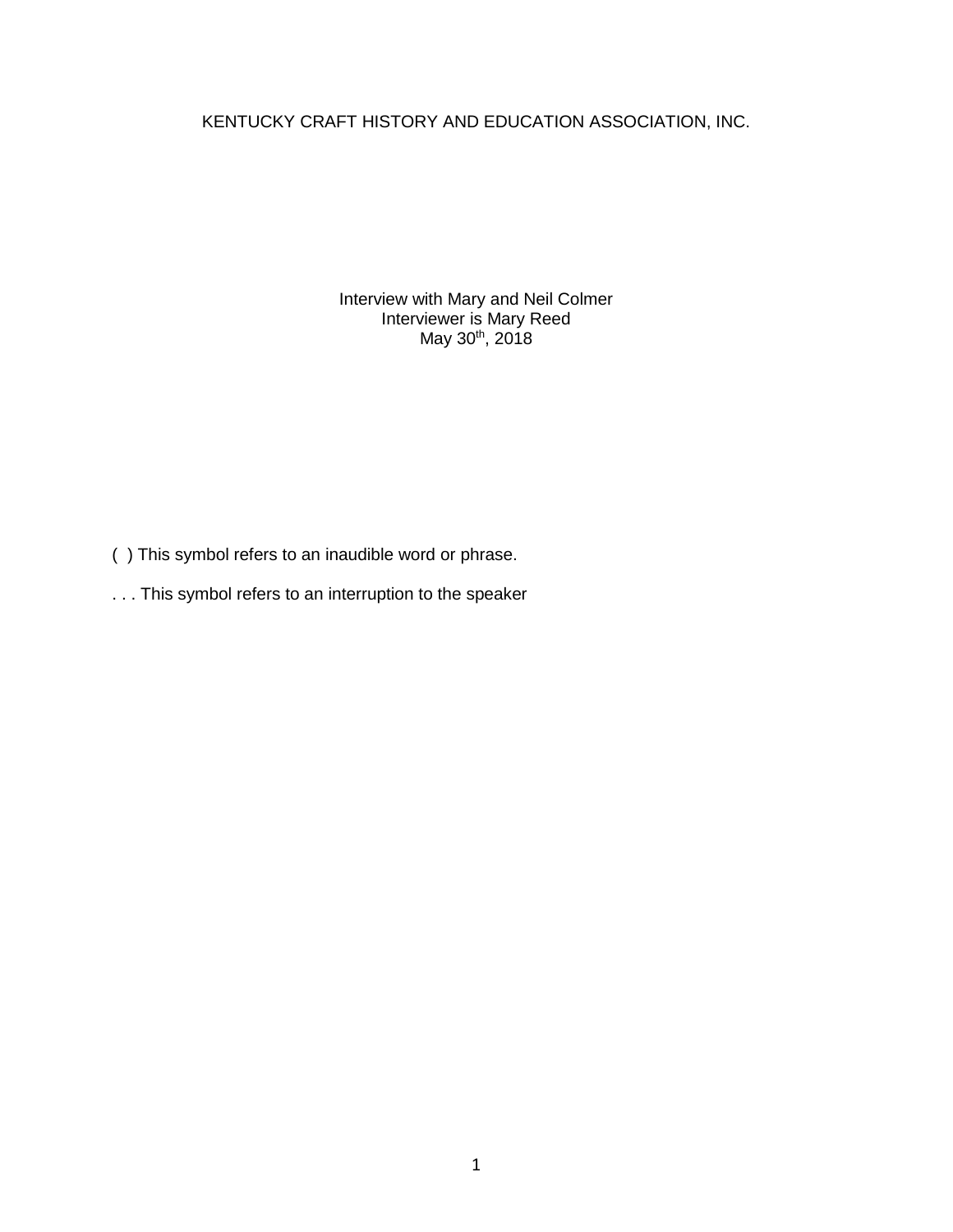# Mary Colmer:

Wow. You didn't ask me any questions? (laughs)

## Mary Reed:

No, I haven't started yet. Okay I will do an introduction so that we have that to start the film at. Okay. So are we ready? Okay. Good morning. My name is Mary Reed and I'm interviewing Neil and Mary Colmer at Weavers Bottom craft studio in Berea, Kentucky. Today is Wednesday, May 30th, 2018. This interview is part of the Kentucky Craft History and Education Association's mission to interview Kentucky's craft luminaries and organizations in order to save their stories. Neil, let's start with you. Tell us a little bit about yourself and how you came here to Berea.

## Neil Colmer:

Well, it got to be time to look for a college and I really didn't have a whole lot of options. And some friends of the family had been through the area here and discovered Berea and told us about the college. So I applied and at the time my hometown was outside the Berea college field, their Appalachian field, that they choose students from.

## Mary Reed:

And which hometown is that?

## Neil Colmer:

Pomeroy, Ohio. It's right on the Ohio river, halfway between Cincinnati and Pittsburgh, right in the Southeast corner of Ohio. And so I applied and I was accepted, which surprised me because my chances were so slim, but starting in my sophomore year, I got a job in the weaving shop. What year was this? Let's see. I started college in '67. So the following year I got started in weaving because it sounded like fun. I just, that was really it. I had never been around it. I had kind of an aptitude for knot tying and that kind of thing. So I had a little interest in fiber and fabric and I got a chance to work in the weaving shop. And it just took over. That was in September that will have been 50 years ago. So in a nutshell, that's how my weaving career went. I worked three years as a student. They hired me as a full-time weaver when I graduated and I worked another three years as a full-time employee. And then I went off and helped him set up Fort Boonesborough State Park when they built the Fort and they had 15 different traditional Appalachian crafts being demonstrated and displayed there. And I was one of the artists that was hired to help set the whole thing up. I worked work there for about five years. Took a couple of years off to watch my son grow up a little bit. I worked as a bicycle mechanic for a couple of years, and then I got a job at Churchill Weavers. And during the time I was working at Churchill Weavers, we had the opportunity to buy this giant loom behind me over here and start our own weaving business. So while I was working at Churchill's, we found studio space, started renting and started producing our own goods for the public.

# Mary Reed:

Okay. Mary, tell us a little bit about your background and how you came to Berea and then weave it in to how you all came together.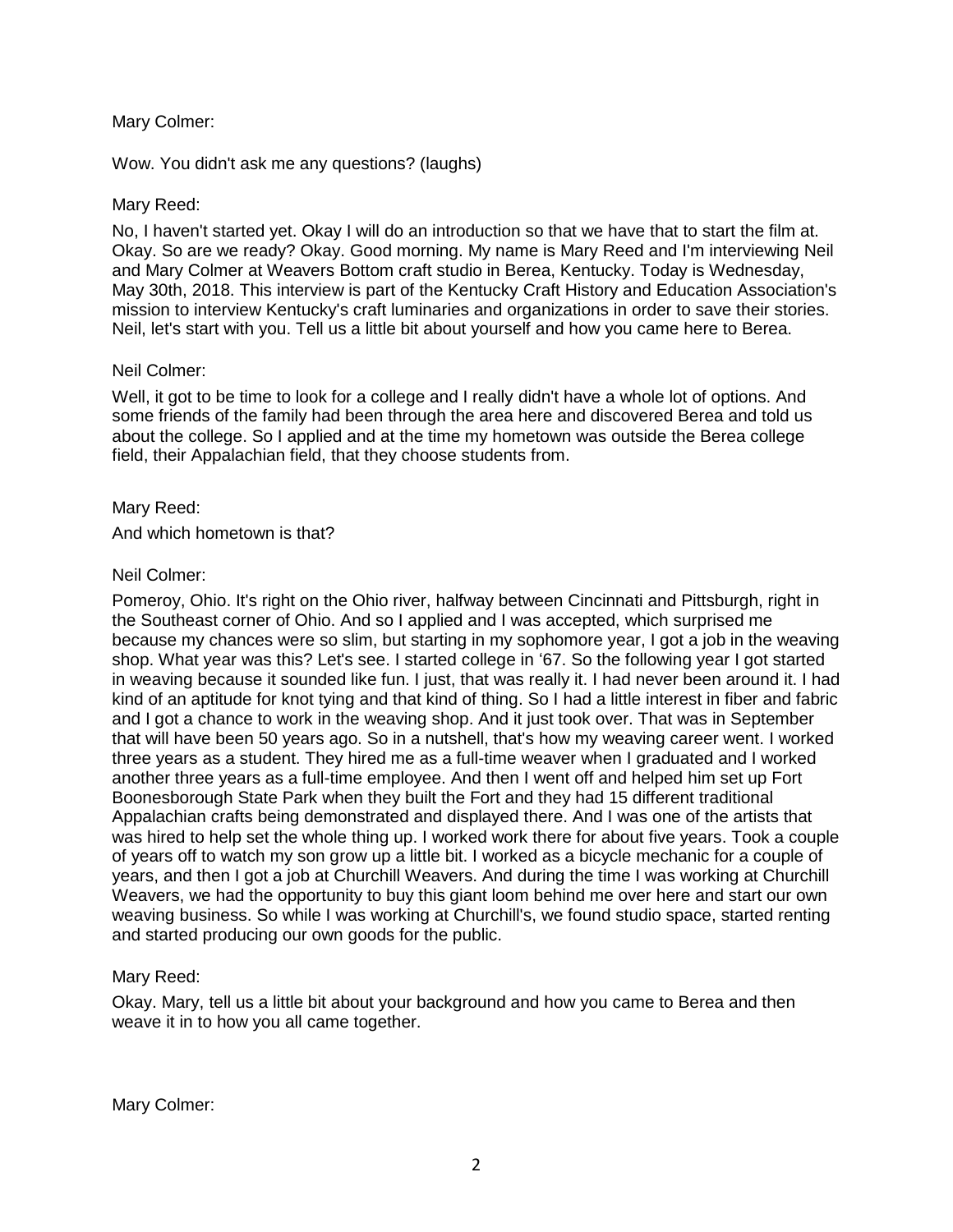You don't ask much do you? (laughs) I was born in Ottawa, Ontario, Canada. My dad was in the air force. My mom was a nurse and dad had a jazz combo in the evenings and I played music. And at one point I fell in love with a folk musician and went to New York city to live with him, traveled around the world, sang for the troops in Vietnam, did music for advertisements and Columbia records. And when I had my baby things changed and when my first husband left me and the child, I came to Berea to go to Christmas Country Dance School and think about where I was going to go. What was I going to do as a high school dropout with a learning disability and a three-year-old and Neil took us in. And I fell in love with him up in Woods Pen in the dance called Hole in the Wall. And he said he would like to have a wife and a daughter. And we were married on 7, 7, 77 at seven o'clock. (laughs)

# Neil Colmer:

Couldn't resist that. (laughs)

## Mary Colmer:

He was working for Fort Boonesborough. Well, we met twice, actually. We met a week before I met my first husband and a week afterwards, no, a day after I split up. And we got our chance to be a happy again. Yep. I got my second chance of true love here. And he said he wanted to be a weaver full-time and have his own business. And I thought I'll hitch my wagon to that star. And I said, I'd be the support group. And he was working at Boonsborough and I was the doll maker. And I had learned to make the dolls when I was living in New York City. Jean Richie came to my first marriage reception and said that she'd like me to come to her Christmas party and things like that. So I saw May Richie's dolls at the party at Jean Richie's home in Long Island. And she was my first friend in America. It was wonderful to meet her and I have a dulcimer made by her uncle. So…

# Mary Reed:

That's an amazing story. I know you say that you make your dolls fashioned in the Richie family tradition. And so I want to ask you a little bit about that and what is that tradition? And one of the questions I had was how did you learn it? But I think you've just answered that, but for those people who don't have any idea about the Richie family, can you explain that a little bit?

# Mary Colmer:

Yeah. Well, when I lived in New York, I would go to their parties and one Christmas party May Richie was there and her dolls were on the shelves and I got looking at them and she told me that this is a style that the Richie family does. And you don't notice that in other traditions and having a little shawl and a hat and a basket, things that reflect mountain life. This one, the basket's made with corn shuck, like the skirt, but it's only one little rib of it. You weave the basket in and out like that. I'm using that. And that was made by Jennifer Kaplan, wonderful friend of mine. But anyway May Richie became May Richie Duchamp. And she married a guy from Austria and she taught at Pine Mountain isn't that… or John C. Campbell. Anyway, one of those May was teaching there. May taught Jerry Armstrong in Chicago, and then Jerry Armstrong taught me.

Mary Reed:

Is the shape of the head part of their style?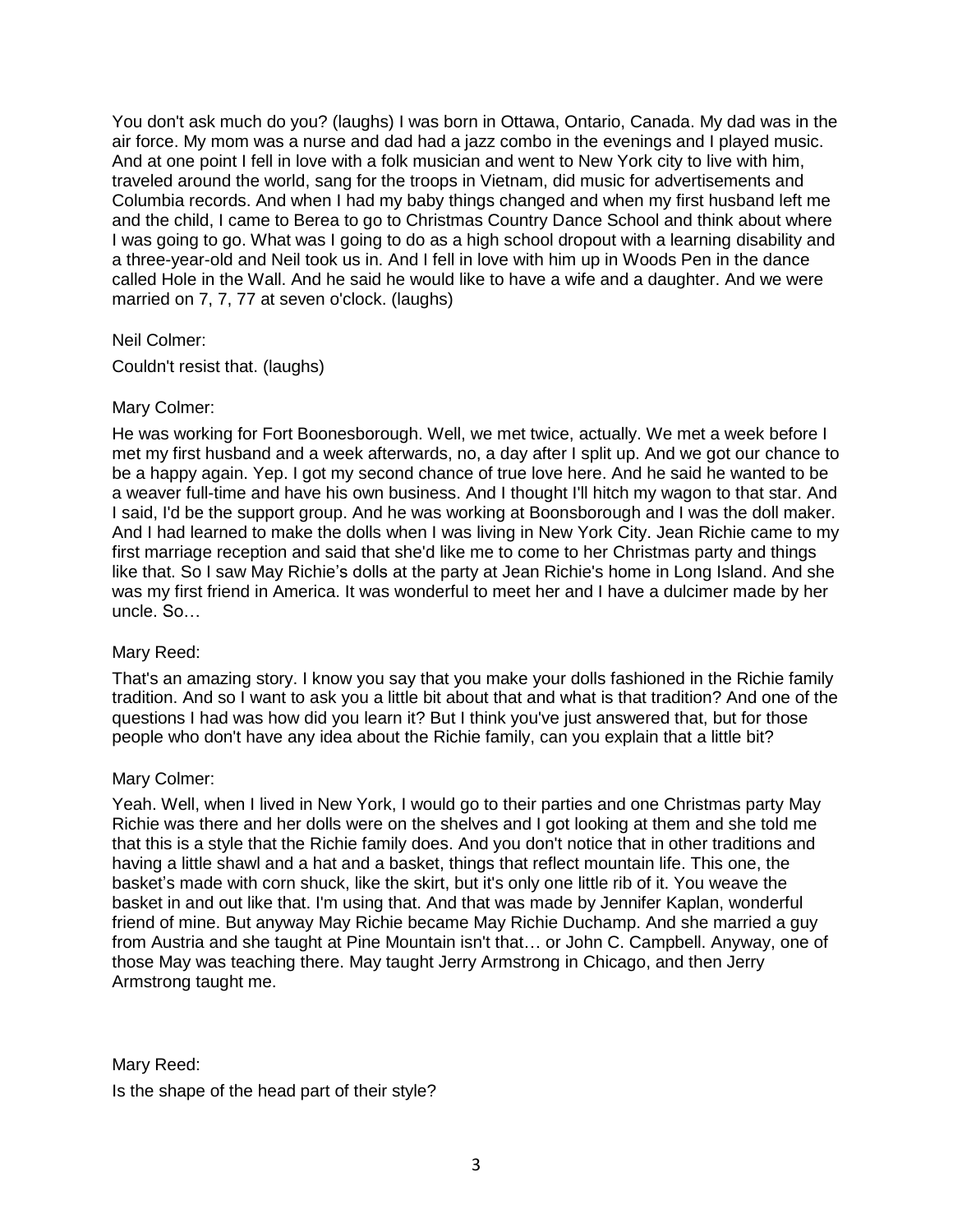## Mary Colmer:

Yeah. The head is a corn shuck that's rolled down and rolled around and theirs are rolled more. I changed it a little bit and made mine more long. So it's very hard to roll corn shuck it's flat, you know, (laughs) and how they do it is magic. You just wave a wand and then… It's all tied together. There's no glue anywhere except putting the hat on and the hair on. And there's a wire through the arms. And this is a doll that was on the postcard that we made 35 years ago or so, and she's only faded a little bit.

## Mary Reed:

Where's the Richie family from?

## Mary Colmer:

They're from Viper. V-I-P-E-R. Viper. Yeah. I had to learn how to talk. I still don't do it right. You get the Canadian in me. This doll is the very first doll I fell in love with when I was a child, I had a touch of polio and spent my days looking at this doll and it became my constant companion. When I left home my dad gave me that doll when I left home and he gave it to my mother on their honeymoon in Niagara falls. This I think is the best doll I have ever made, you know, in my humble opinion. The lilt of her skirt and the little wand here. I think that's the best. The other traditions are the neck. You don't usually see the neck wrapped and that's a one. And then the wire here is in a loop, which is another part of maize tradition.

Mary Reed:

Do you dye the corn husk?

Mary Colmer:

Yes. I use dyes that are sold in the grocery store. I won't mention brand names, but the things that you get for the general public are not as caustic to the environment as others. It's basically a salt.

Mary Reed:

Have you ever used natural dyes?

Mary Colmer:

Yeah. They don't tend to stick very well to the to the corn shuck. By the time they set for me maybe my mordant isn't very good. I don't know, but these have worked really well and I get older and I don't know, I've made 11,779 at the moment. (laughs)

Mary Reed: 11,779 to date.

Mary Colmer: Almost 12,000.

Neil Colmer: It's a lot of dolls.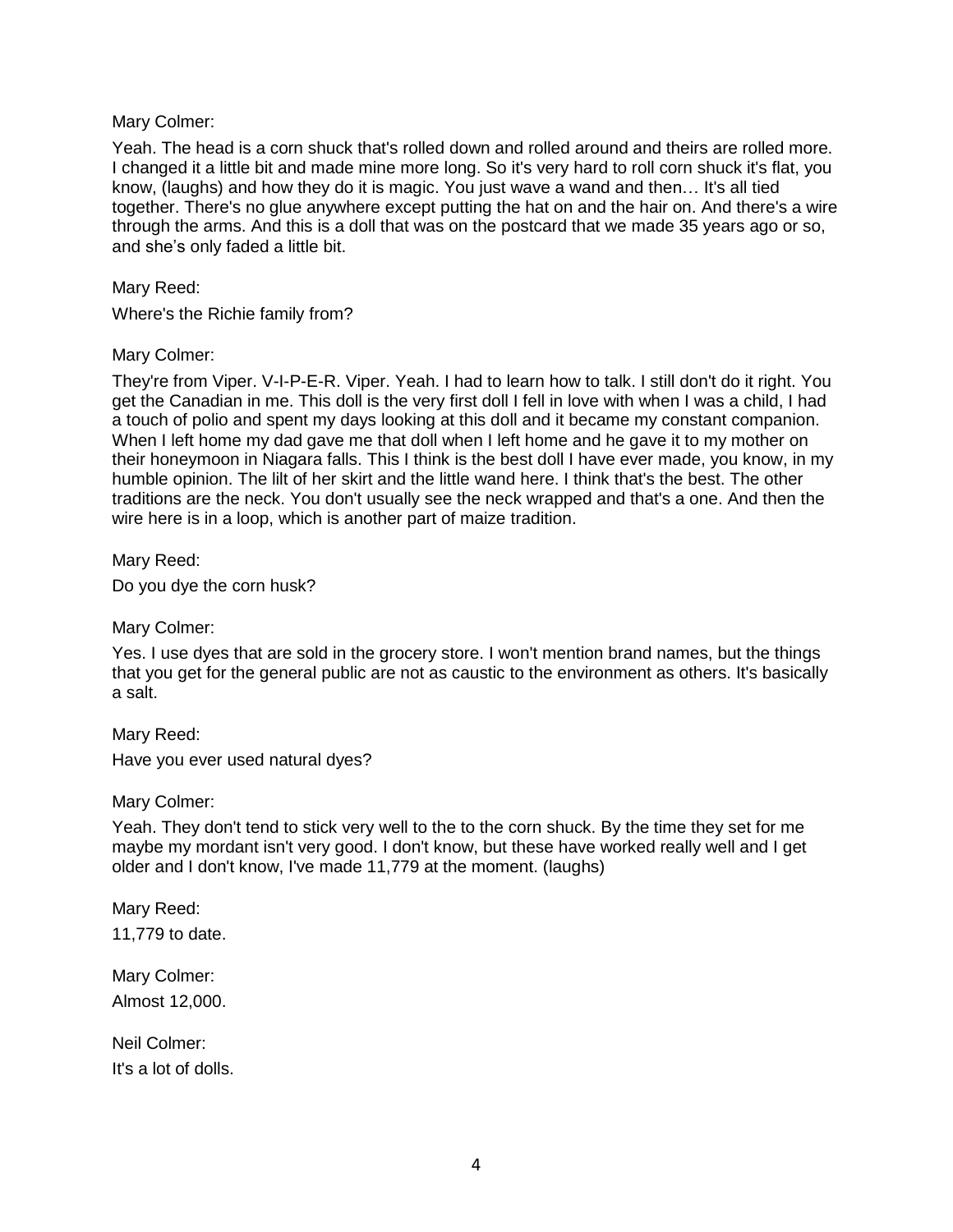Mary Reed: That's a lot of dolls.

Mary Colmer: I think that's enough.

Mary Reed: Do you date and number each one, or?

Mary Colmer:

Yeah.

Mary Reed:

You catalog them then.

Mary Colmer:

I have been cataloging dolls. And I must say I haven't made predominantly corn shuck dolls. I've used seven bales of corn shucks so far making those dolls. But I do a raggedy Ann or a Teddy bear. I made some out of scrap yarn the other day that are hilarious. You know, you've put me in a field with some grass and I'll just make a doll. Yeah.

Mary Reed:

Did I recall that you wrote a book on making a corn shuck dolls?

Mary Colmer:

Yeah. It's out of print. I saw it for sale on Amazon the other day. I'm going to have to do a remake and do some screenshots? No. I'm going to have to do it again.

Neil Colmer:

Yeah, with newer technology.

Mary Colmer:

Yeah. Computer technology. I did line drawings in the book and I didn't have a camera that would do that. You know, how do you click a camera and hold a doll? I couldn't do it. Yeah. Yeah. Maybe Siri would go click for me. (laughs)

Mary Reed:

Awesome. (tape cuts out) Yeah. Grant and going through that process a couple of years process too, but that has been our history so far is that we eventually write a grant and do a written transcript of all the interviews that we've done. And you get a copy of that too. And a lot of times it's easier to read something (inaudible).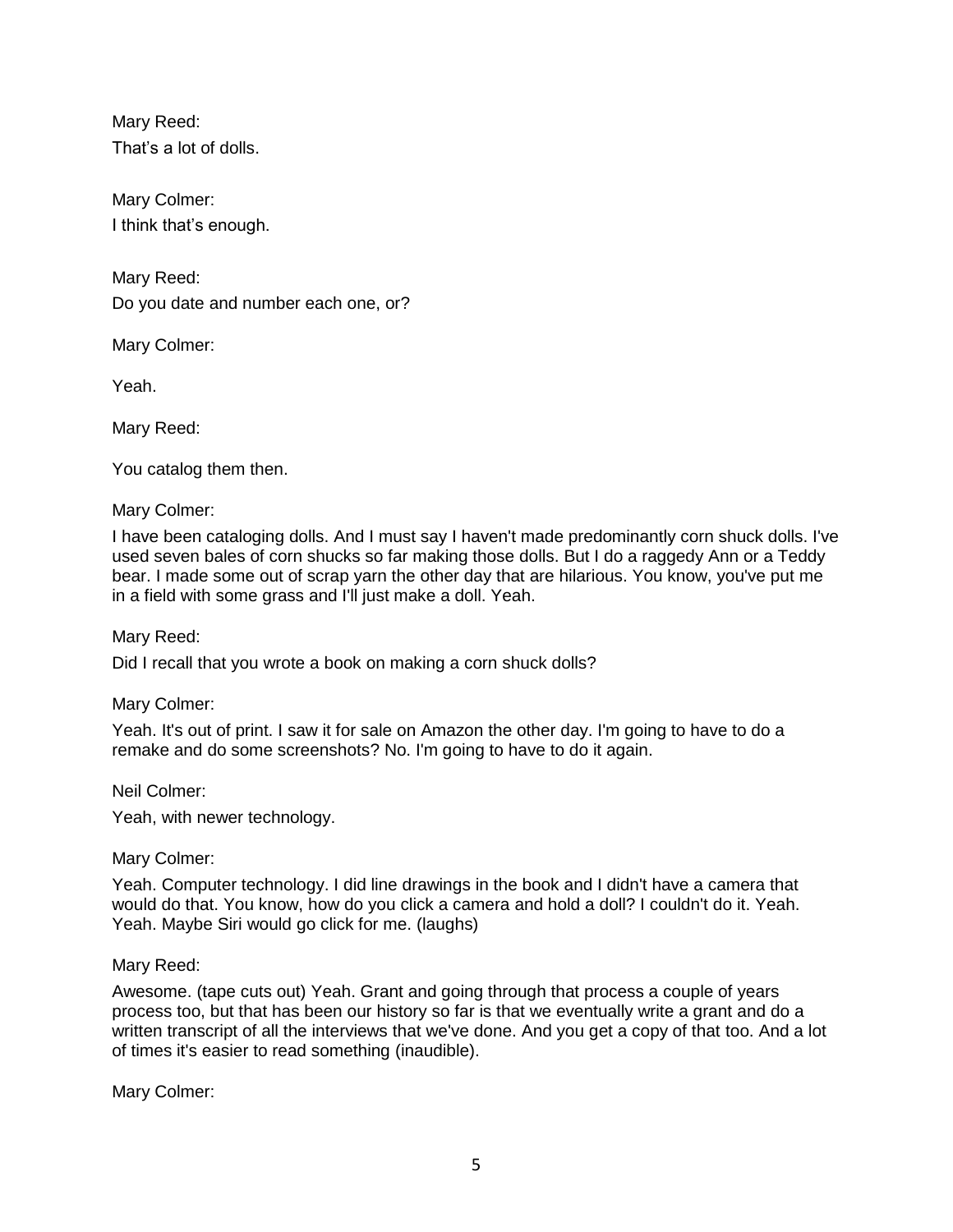We interrupted that story with the dolls, because how we bought the studio, you know, how did we get here?

## Mary Reed:

Oh, I'll get you there. We ready? Okay. It looks like the corn shuck dolls are a very traditional form of craft and also the weavings are too. And it's interesting that you brought them both together. And can you tell us something about your traditional patterns and the fibers that you use and materials?

#### Neil Colmer:

Well, I pretty much stick to simple, natural fibers. Cotton and wool for the most part. They're dependable, you know how they're going to react and, heck, they feel good. (laughs) You know, it's really nice to work with them. The patterns themselves have been around for a long, long time. Some people try to turn the overshot patterns into an Appalachian original, and that's just not. So people have been weaving patterns using the same technique for 3000 years. So overshot is traditional because it's been around for a long, long time.

Mary Reed:

What do you mean overshot?

# Neil Colmer:

The pattern in a piece like this is formed when the pattern yarn, which in this case is the blue, skips over some of the white threads to make a little block. And those skips are floats where the pattern yarn jumps over the white threads. So it goes over a certain number of threads before it goes back into the weaving. So it's overshot.

Mary Colmer:

Or shot over. (laughs) No, that's when you get your gun.

Mary Reed:

There's some words down there. Oh, you signed it.

Neil Colmer:

That's my name and the month that I completed the piece in.

Mary Reed: **Wow.** 

Neil Colmer: And that's all woven in, of course, you can see it on the back as well.

Mary Reed: Now is that a coverlet?

Neil Colmer: Like this is a king size coverlet. This is big.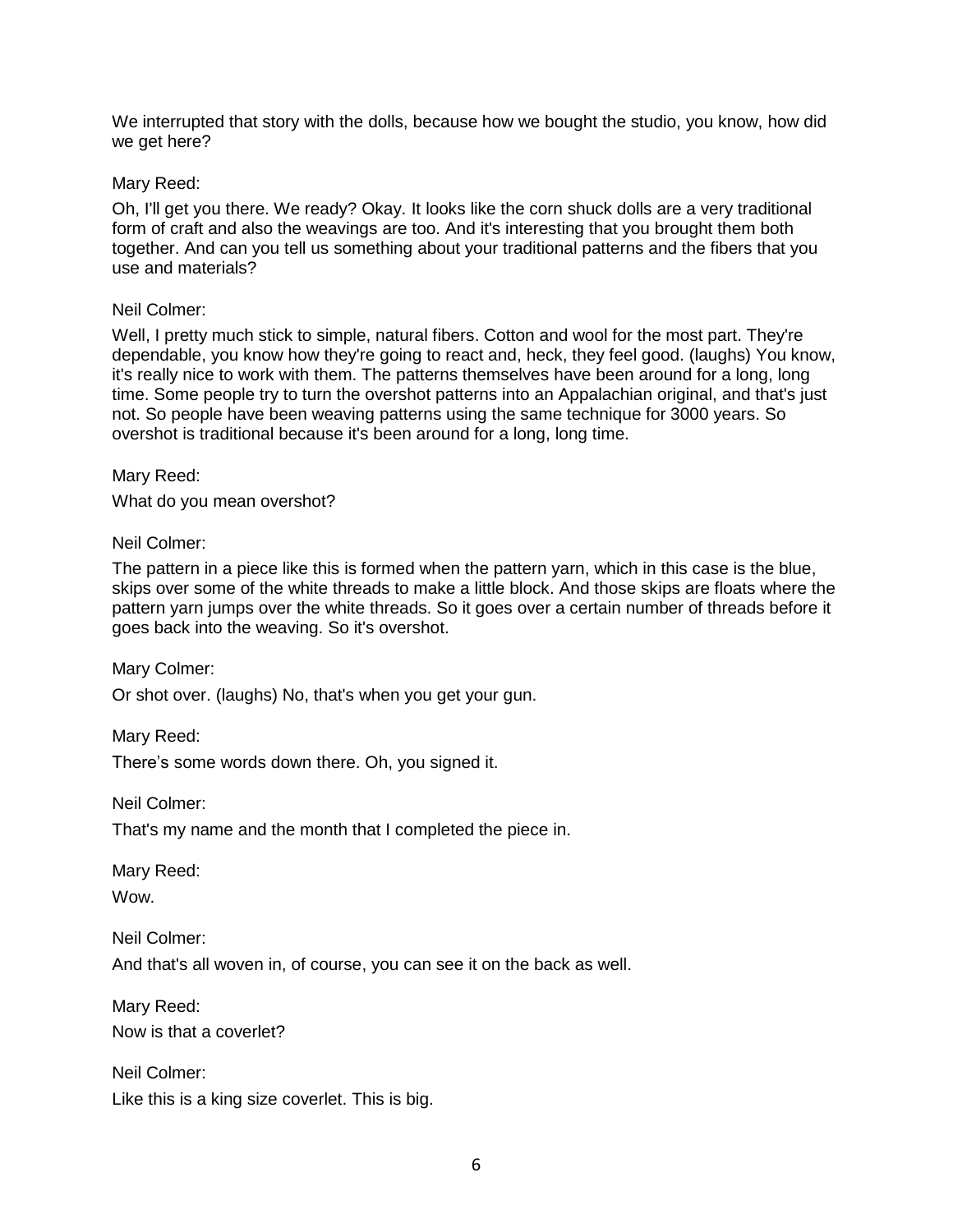Mary Reed:

And a coverlet is like a bed cover?

Neil Colmer:

It's a bedspread really. Yeah. At one time, a coverlet was only used as decoration on the bed when it was time to go to bed, you'd gather up the coverlet and fold it neatly and put it to the side and have other blankets for sleeping. But we sleep under hours now. (laughs) We have a lot of these at home and we use them.

Mary Colmer:

Yeah. We're spoiled, really spoiled. We have lot of weaving.

Mary Reed:

So do you do custom orders for people? Do you supply these coverlets to museums, historic sites?

Neil Colmer:

I have done a few historic pieces. One went to the Woodrow Wilson House Museum in Washington, DC. I wove some yardage for them to use as upholstery on a chair.

Mary Colmer:

From the Lincoln bedroom. It was a fabric and they put it on the Lincoln chair?

Neil Colmer:

No. That was, that was another item.

Mary Colmer:

He's woven so many things. He was the fastest weaver in the history of Churchill Weavers.

Mary Reed:

My goodness. That's a long history.

Mary Colmer:

They used to fight over his work in the mending room, because he made so few mistakes. They got a lot better.

Neil Colmer:

Got bonuses too. (laughs)

Mary Reed:

Yeah. Well, we have so many historical sites and I would think that they would want to carry your towels or your throws or something. And I just wondered if that had been part of your…

Mary Colmer: For half price.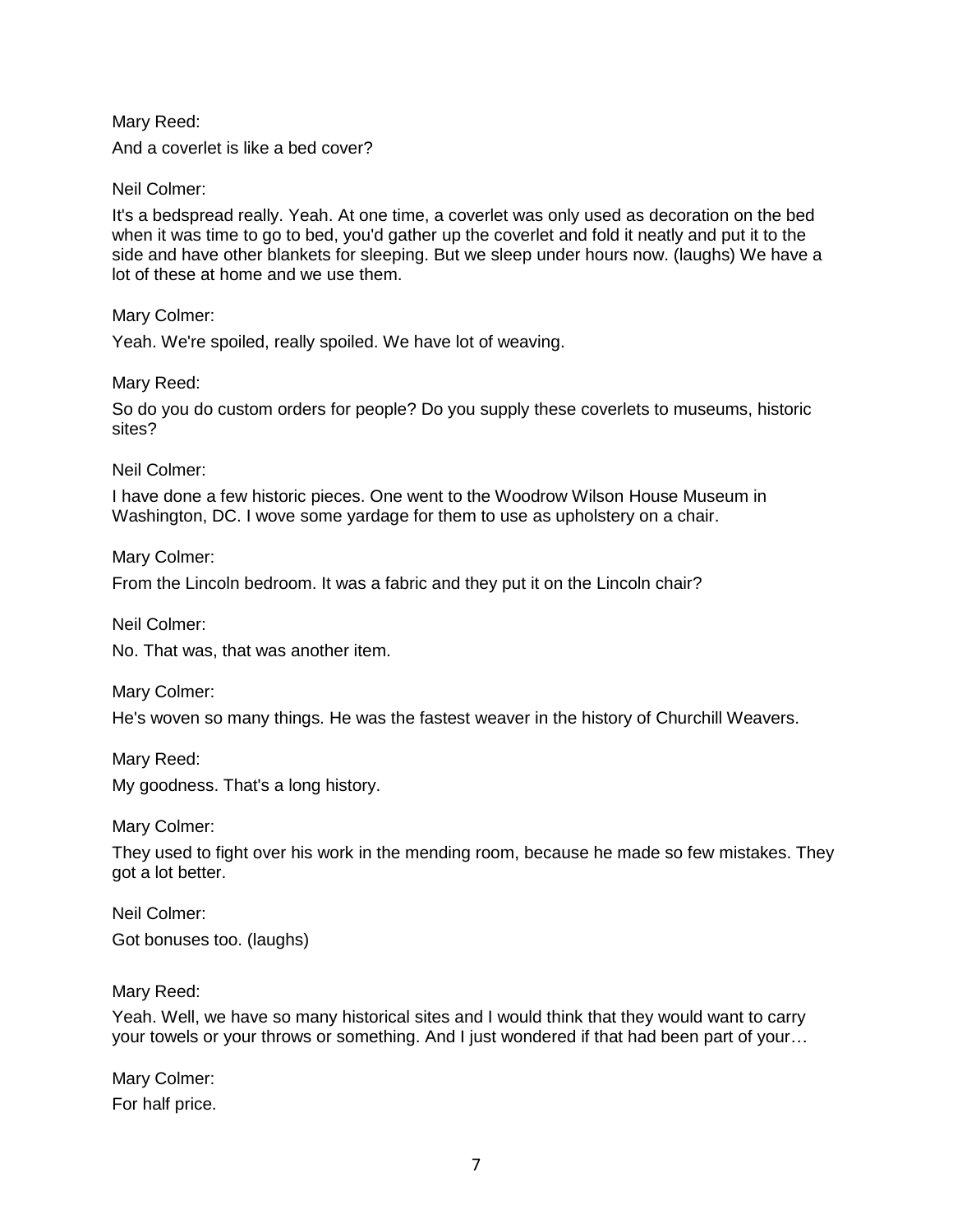# Neil Colmer:

That's a very small part for us. I have talked to other weavers, who've done a lot of work for museums and stuff like that. And we've done custom orders for individuals over the years as well. That was a big part of our business was accepting custom orders.

## Mary Colmer:

If somebody walked in the door and said, could you do this? We think about it a minute and say, yeah. (laughs)

#### Mary Reed:

Okay. So did you take your crafts on the road or have you always just sold retail out of your shop?

## Mary Colmer:

Well, first we started selling out of the house and then we started going to crafts places the Kentucky Guild let me have a table at one of their craft fairs and I could pay for the booth fee afterwards.

Neil Colmer: Oh, that was July.

## Mary Colmer:

It was? That was the July one? Sorry Guild. (laughs) But the Guild too, I couldn't believe my joy when they said that I had achieved membership. Ah, I was so excited. Yeah. And after we retire now, I'm hoping to be able to teach corn shuck doll making at the academy, the Guild academy. Yeah. And I'll be making more dolls… after I get to 12,000. I'm not number of them anymore. I'm going to give them away for charitable donations and things like that and teach. Yeah. So we bought this place and moved in in 1989. I bought it over the phone for \$1 down payment and the owner had to co-sign the loan and we paid it off eight years ago. Yeah. I sold a doll to a lady that had been in the New York Times and she really didn't believe me…

Neil Colmer:

The doll had been in the New York Times.

#### Mary Colmer:

Yeah, not the lady. (laughs) The doll had been featured in the New York times. A travel writer, passing through town, took a picture and had me sign my name. And when I got the copy, I was disappointed because it was in shoppers world. It wasn't in travel. It was supposed to be in travel. The doll had failed, failed me and I was sitting there doing dolls saying, you failed me. Here's supposed to be in… And this lady walked in and she laughed and laughed. And she heard me berating a doll for not fulfilling its obligation. And she said, "Can I buy it?" I said, "Yes." And she went away hugging the package. 25 years later, I got a letter from her saying that she doubted my word about the doll being in New York Times because they had tried to look it up on the computer and it wasn't there. Well, she wasn't looking in shopper's world and it had failed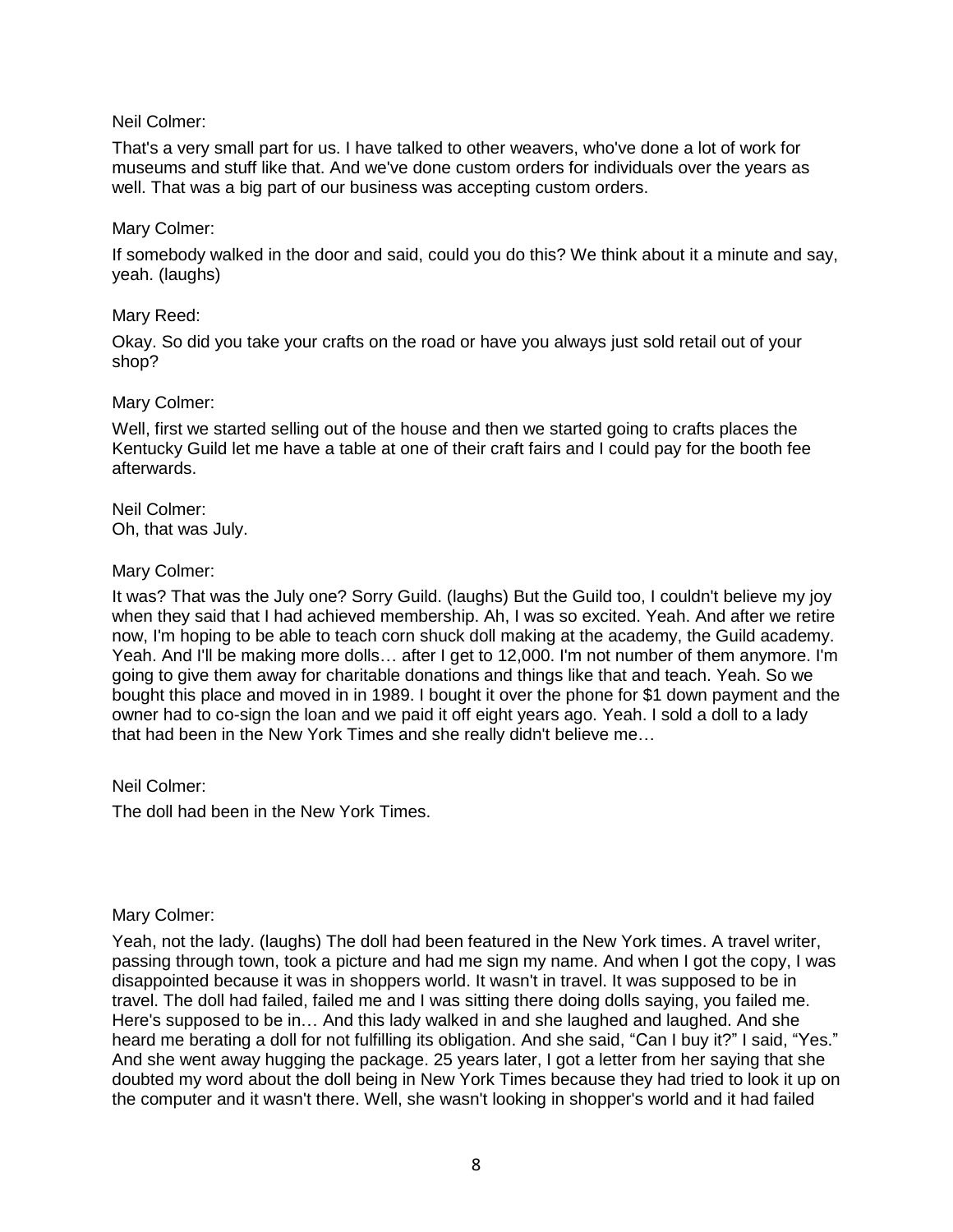me again. And so I wrote her back a letter with a copy of the article with shopper's world on it and we autographed it and I sent it back and she sent me a thank you. And a couple of minutes later… that was in July in November, she came back and she said, "How's the business?" And I said, "We're \$2,000 away from being debt free." And she said, "Do you still have the postcard?" And I said, "Yes, I still have the postcard." And then she left and I said, doll failed me again. She didn't even buy a postcard. And on her way back, she stopped again. And she said, "I doubted your word about the doll and I doubted your word about the postcard. So I have to buy a postcard. Can I write a check?" "Well, keep the card." "No, no. Can I write a check?" "Yes." And I went to put it in the drawer and she went and I looked at the check and she'd written it for \$2,002. And she said, "There you're debt free". And Neil was out of the place.

Neil Colmer:

Yeah, I wasn't even here.

Mary Colmer:

No, he wasn't here getting us lunch. And I asked her permission and I wrapped the copy of the bank deposit and the copy of her check up in a Christmas present and put it on the tree. And it was the last thing we opened that year. And he said, have you paid off the debt? And I said, no. And he said, get out the checkbook. And we wrote the check, put it in the mail and took a selfie and sent her a copy. Then end. (laughs)

Mary Reed: What a wonderful story. (laughs)

Neil Colmer:

There are some wonderful people out there. There sure are.

Mary Reed: An angel. Yeah.

Mary Colmer: Would you like to hear another wonderful…?

Mary Reed: Absolutely. How'd you come by (inaudible)?

Neil Colmer:

Shall we tell them about how we met? Okay. I'll start. (laughs) I began weaving in my sophomore year in college in 1968 into 1969. And that summer of '69 Woodstock happened. There was all kinds of wonderful things that summer. And I got a job at Camp Pine Woods in Massachusetts. It's a summer long of week-long and weekend sessions of singing, dancing, crafts, and fun. And it's held in the summertime.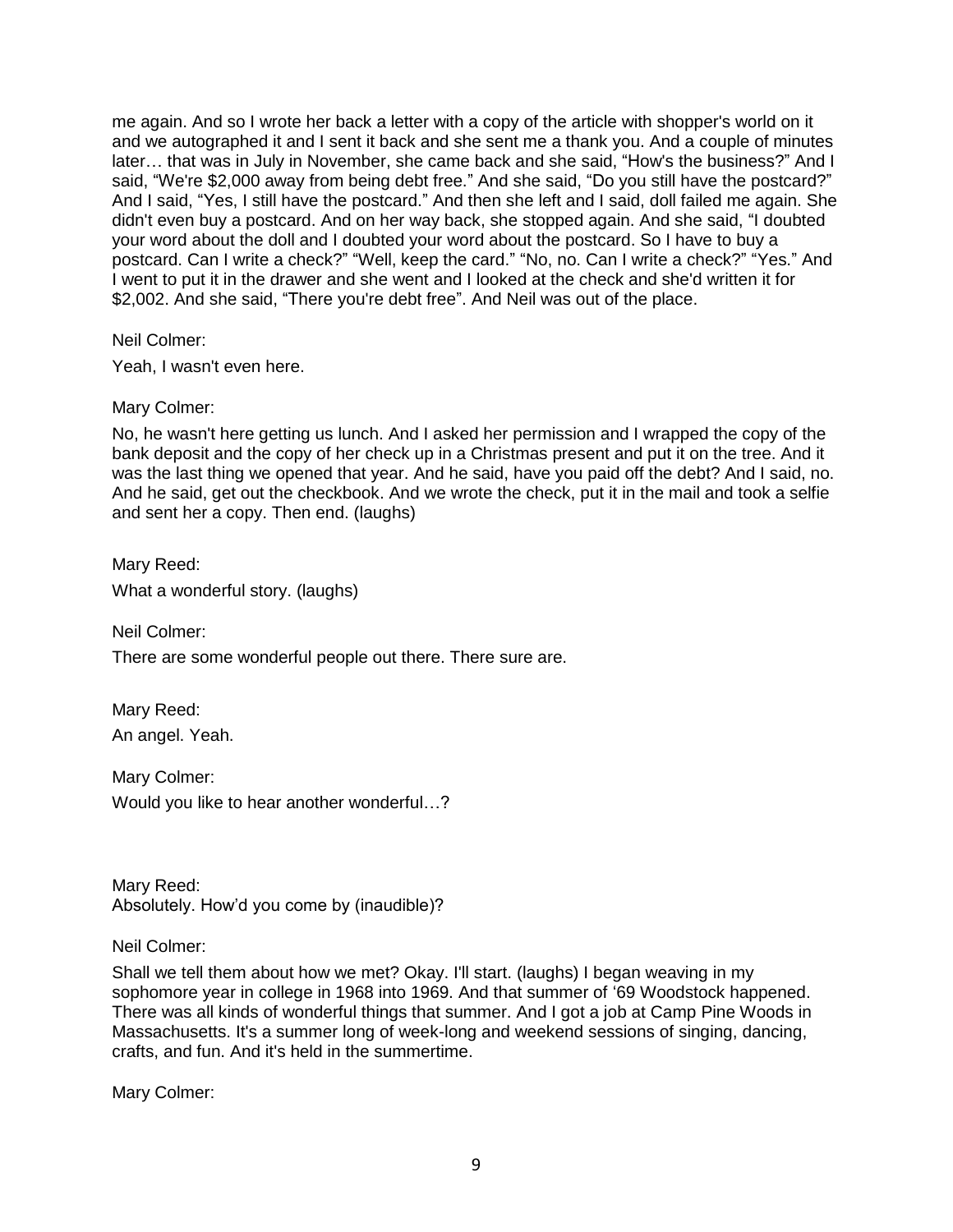And good home cooked food.

Neil Colmer: Oh yeah. It's a wonderful place.

Mary Colmer: And I was a camper.

Neil Colmer:

She was a camper for one of the weeks. And we met during the week, danced together a few times.

# Mary Colmer:

He was sitting on the back step of the cookhouse shucking corn. And I thought, "Wow, that's the kind of guy I'd like to marry."

# Neil Colmer:

Yeah. It was shucking corn for 250 people (laughs) every day. So we met that summer at Pine Woods. At the end of the summer, we both went our separate ways. I came back to Berea. Mary went to…

Mary Colmer:

I went and got married to the guy in New York City. (laughs)

Neil Colmer:

And so, you know, that was it pretty much we weren't staying in touch or anything like that.

# Mary Colmer:

We had one really nice dance and you invited me to go swimming, but everybody in camp was swimming and they weren't wearing bathing suits. It was the sixties. (laughs)

# Neil Colmer:

And it was a tradition that was an event that happened there every year.

Mary Colmer:

He asked me to dance and somebody had put out their cigarette in my drink and I went to drink it and was running to the edge of the woods and spitting and the dance caller was May Gadd. 72 years old from England. And she said, "Well, young lady, are we going to dance or not?" (laughs) And that was the only thing he remembered about me. He didn't remember the swimming party. (laughs)

# Neil Colmer:

Well, things went along swimmingly until seven years later. We met again here at Berea College at the Christmas Country Dance School. They have a big mixer to start off the evening. And at the end of the mixer, we ended up together and did a couple more dances after that ended up spending the week together and becoming very interested in each other.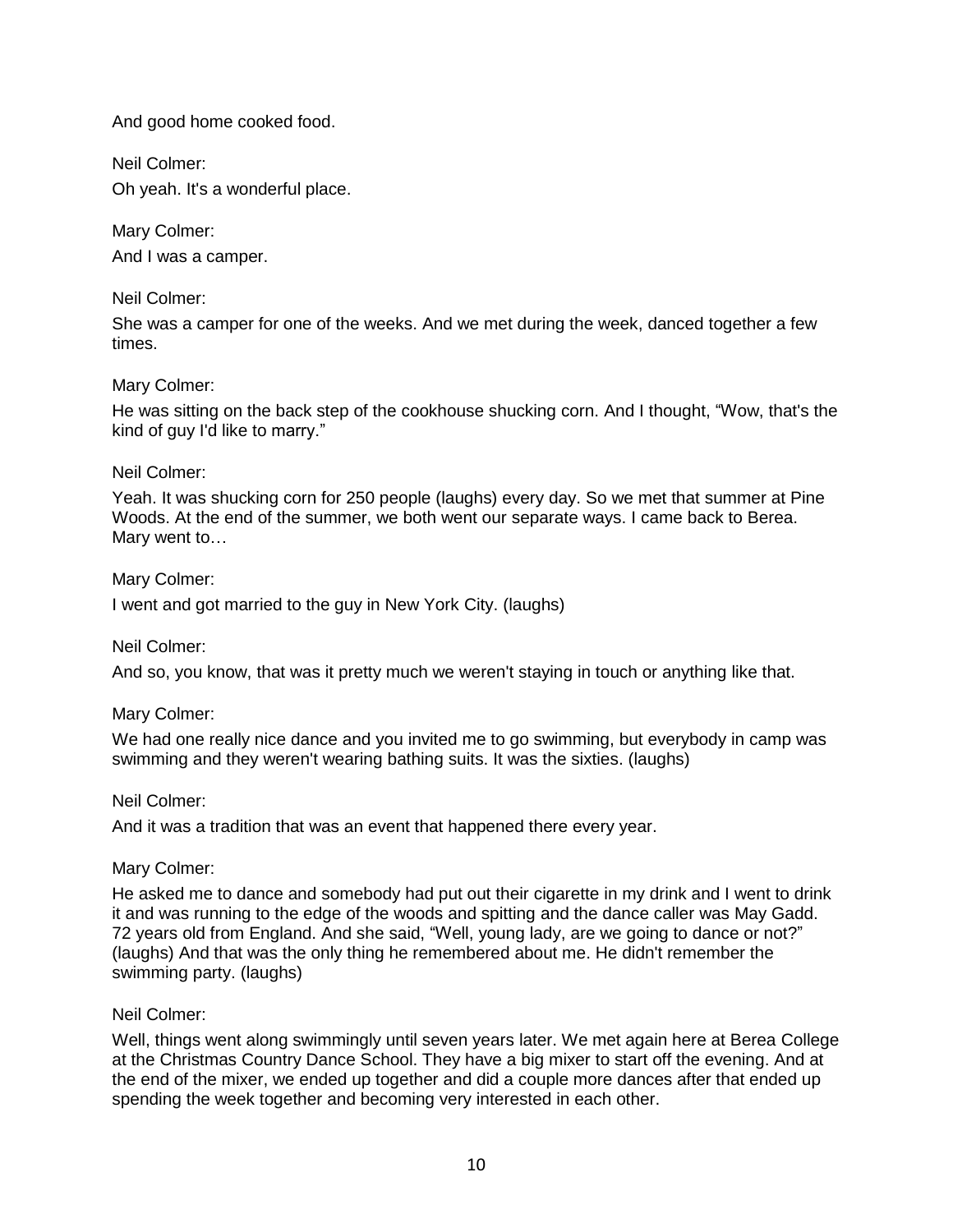Mary Colmer: And we danced a dance called Hole In The Wall.

Neil Colmer: Yeah. That was the one, huh?

# Mary Colmer:

Well he led me to the head of the set and it said traditional dance and it's done the same way all the time. And I didn't realize when he started at the head of the set that we would be just going down. And when we got to the very, very end of the whole set, the music stopped. So I didn't have to learn the part to come back up. I was really glad about that. And when I curtsied and he lifted me up, I looked into his eyes and that was it. That was it.

#### Neil Colmer:

(laughs) Well, we ended up getting married, obviously.

#### Mary Colmer:

I'm still waiting around for Hole In The Wall to dance again.

#### Neil Colmer:

After we'd been married for about 11 years, somebody asked us one day, "What were you doing when they walked on the moon?" And I said, "Well, I was watching it on a little TV with rabbit ears in the camp house at Pinewood's." Mary said, "Well, I had just left Pine Woods. And I was in Newport".

#### Mary Colmer:

And Arlo Guthrie was pointing up at the moon from stage saying, they're walking on the moon right now. And somebody had a little TV camera with an antenna. I don't know where they plugged it in. (laughs)

#### Neil Colmer:

So, that stopped the conversation. When I said Pine Woods. And she said, Newport and Pine Woods, we looked at each other and went, like, we started, started coming up with these memories that we were sharing. It took us 11 years to remember that we had met all the way back in 1969. (laughs)

Mary Colmer:

Harlequin romance. Right there.

Mary Reed: Meant to be.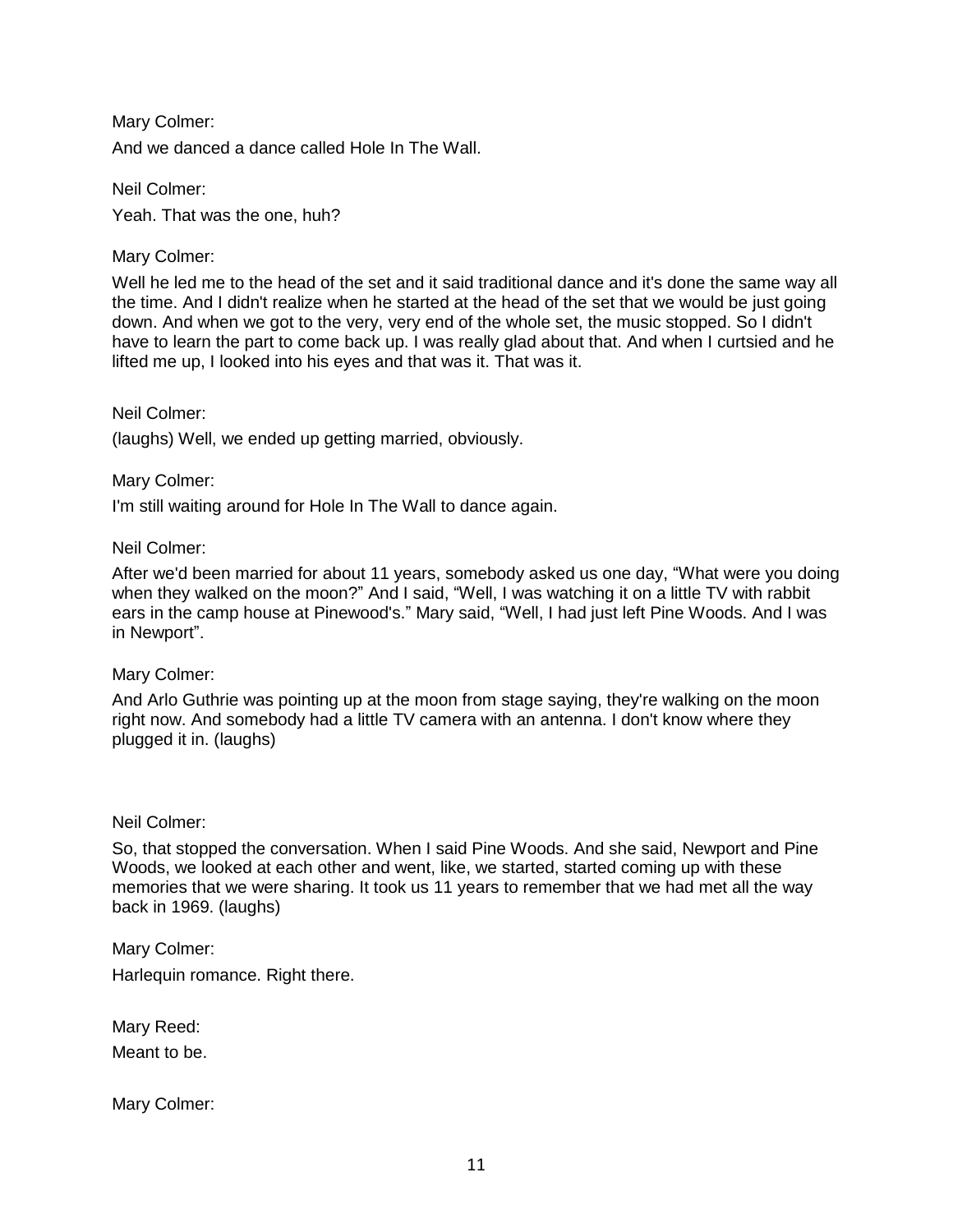And at one point in both of our lives, we thought we'd never walk normally.

Mary Reed: Both of you?

Mary Colmer:

Yeah. Because I had polio when I was six and he had a septic. How do you say that?

Neil Colmer:

At the time they called it Legg Perthes, named after two men. It's a condition where the hip joint disintegrates basically due to a lack of nutrients and they made me a state case and tried a new technique of treating it with a built-up shoe. I was four inches taller for about a year and a half. And a brace on my leg that kept my legs straight and kept the upward pressure of walking off of the joint. And I had a perfect regrowth. I have an absolutely normal hip joint and no problems.

# Mary Colmer:

All that weaving, you know, years of muscles and Taekwondo, you know, it makes a person strong, fit. Maybe we'll live long.

Mary Reed: So how did you come to be here on this corner in Berea?

Mary Colmer:

I called Robbie Robinson and told him to come and mow his lawn in the back. And he said, if you're so concerned about my building, why don't you buy it? And I said, because I don't have a down payment. And he said, how about \$1 down payment? And I'll, co-sign the loan.

Mary Reed: Wow.

Mary Colmer: And we moved in the next week really fast.

Mary Reed: And you had been renting next door?

Mary Colmer:

Yeah. We rented almost six years and they had a bucket of tar on the roof ready to fix the leaks any minute for two years. (laughs)

Neil Colmer: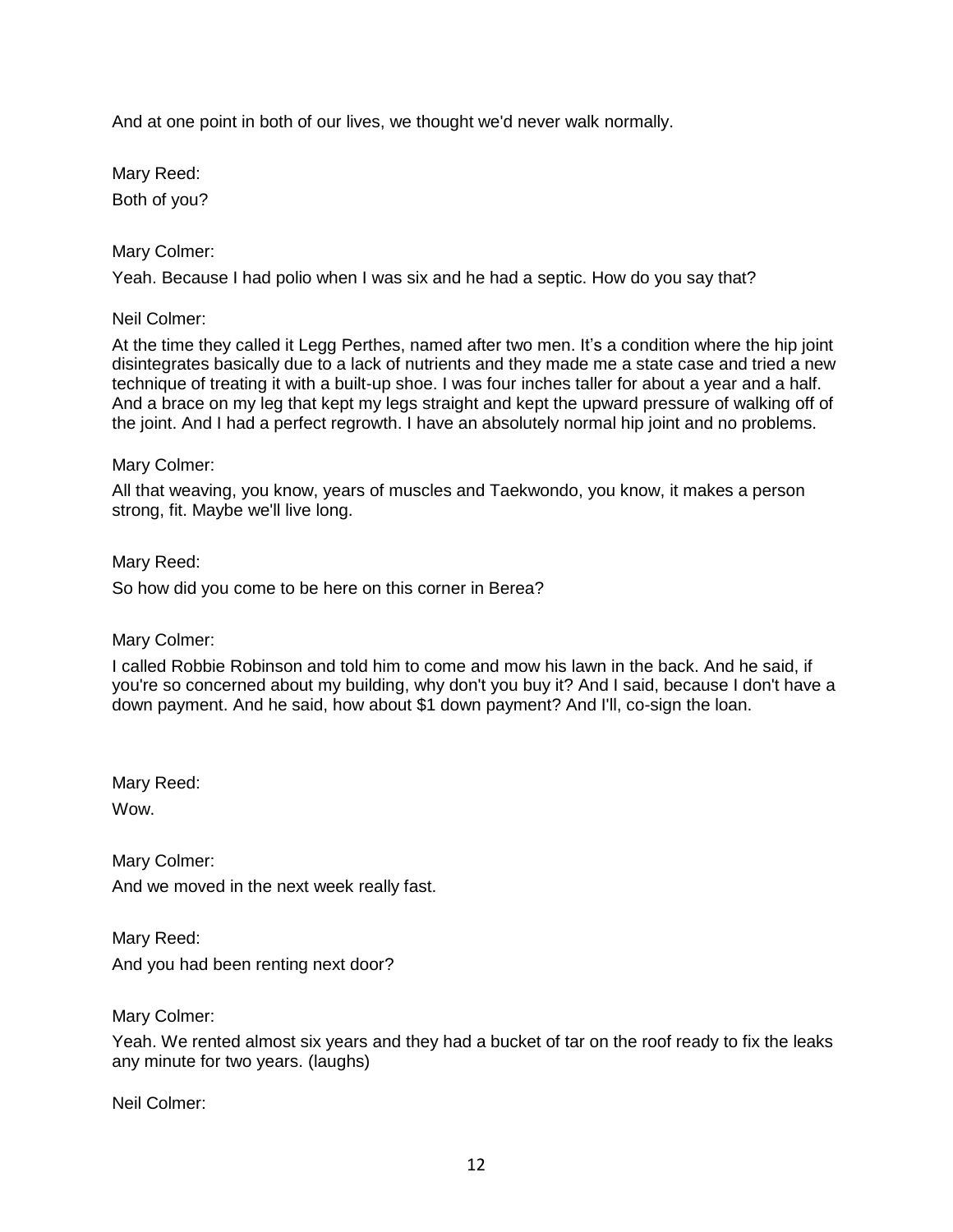Sat there for years. (laughs)

## Mary Colmer:

We started leaving notes on the door, fix the roof. And then the next day, please fix the roof, for heaven sakes, fix the roof. If you don't fix the roof, we're going to leave. (laughs) And then that happened and then we left.

## Mary Reed:

So, how did you come up with the name Weaver's Bottom?

## Mary Colmer:

One of our friends said, oh, you want to be, self-employed why honey, that takes a lot of bottom. (laughs) And it did take a lot of bottom. So Neil said why don't you look up bottom in the dictionary? No, I said, this is the pits. He said, look up pit. And we looked up pit in my great grandfather's dictionary dated 1895. And it said also known as a bottom. So he looked up bottom and it means courage, perseverance, staying power, true grit, stamina, and depth of character. And I figured we had depth of character. That was it. Yeah. So it actually means shuttle throwers standing ground. Weavers Bottom.

## Neil Colmer:

And weaver's bottom is actually a medical term. Yeah. Weavers who sit on hard benches for long periods of time developed bursitis and it's called Weaver's Bottom.

#### Mary Colmer:

Wow. Wheelchair people get it and have to wear special cushions. We just got the special cushions early. Yeah. And the building was at the bottom of the hill. We were at the bottom of our finances…

#### Neil Colmer:

You know, a bottom is a fertile place to grow crops.

#### Mary Colmer:

There's a radio show guy that said, "What do you have to sell?" And the radio person calling in said, "Honey, I want to sell my bottom on radio."

Neil Colmer:

On tradio.

#### Mary Colmer:

On tradio. Yeah. And the man on the radio station said, "Well, ma'am just, how big is your bottom?" (laughs)

# Neil Colmer:

Oh it's about a mile and half down by the creek. (laughs)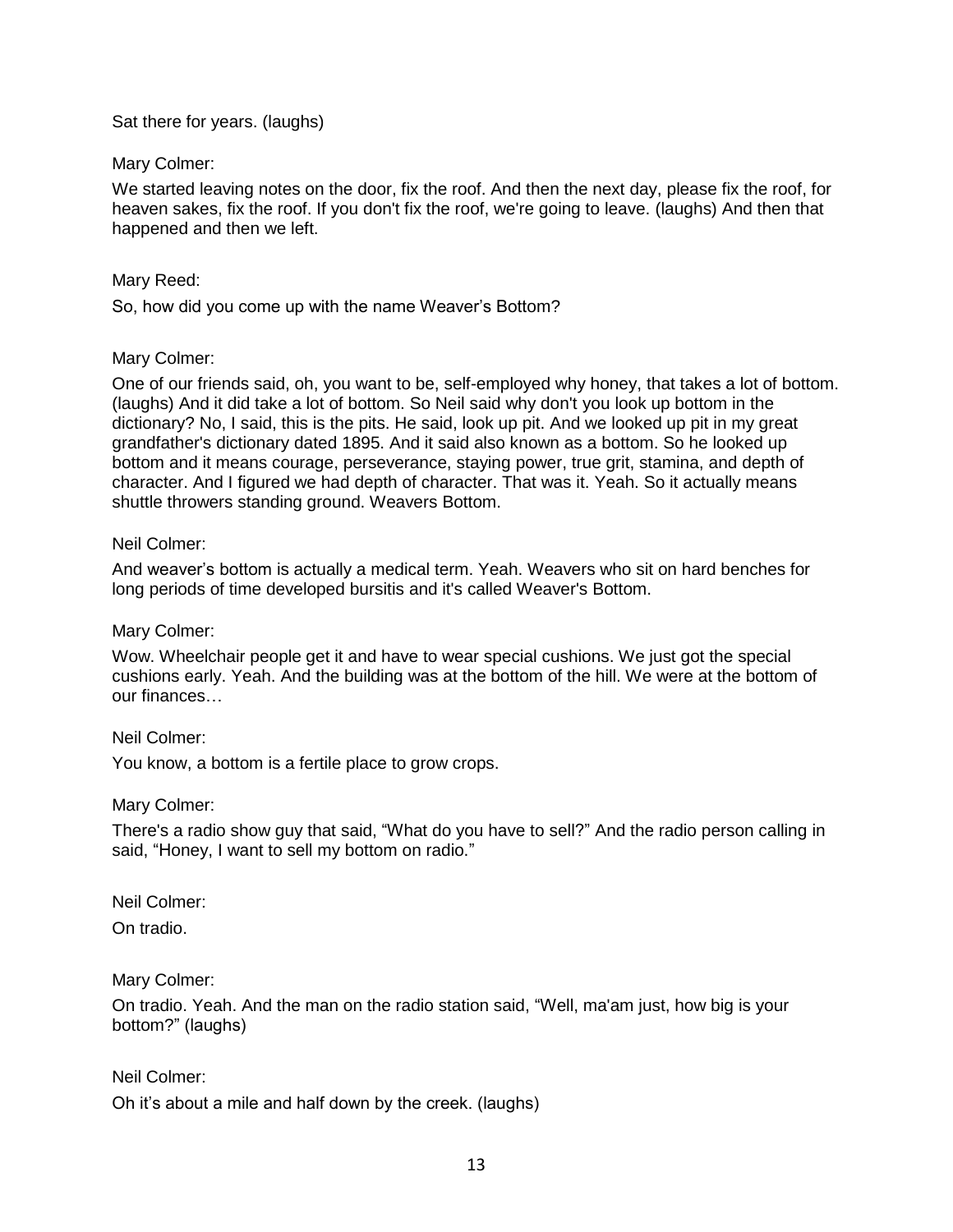# Mary Reed:

Yeah. Wonderful. So bottom and also Shakespeare had a character named Bottom in Midsummer Night's Dtream who was a weaver and there are jokes in there about the condition of weavers being weaver's bottom. It's a very old term. It took a lot of bottom to, to call ourselves that because we originally had a webpage on the internet and it was taken over by a prostitute ring. And they wanted us to pay them \$250 to get the name back. So we just called it The Weavers Bottom.

Neil Colmer: We added 'craft studio' to it.

Mary Colmer:

Yeah. No, it isn't The Weavers Bottom. What did we do?

# Neil Colmer:

We changed it to Weaver's Bottom Craft Studio.

## Mary Colmer:

That's it. That's how the craft studio got back on, because it wasn't just dolls and it wasn't just weaving. And it just wasn't my paintings or my internet () or anything like that. It was just our shuttle throwers standing ground. I had to learn how to weave to be a shuttle thrower. So I could qualify for being equal rights. (laughs) Yeah.

#### Mary Reed:

Have either of you ever received any awards for your artwork, your crafts?

#### Mary Colmer:

No. Have we received any awards? We got a lot of money. (laughs) Well, depends on who you compare it to. Yeah. We have lived a simple life that has been very fulfilling and rewarding in our love for each other. And two horses pulling a wagon, you know, it's been really good. We, we realize now that I'm 70, that it's never going to make us enough money to get an electronic door with a clicker that will ( ) automatically and bulletproof glasses or windows, you know, it's not going to be really money-making business. It's more of a memory making business and the joy of people coming back 25 years later and arguing about a doll and the little boy that was 10 years old and came in and bought a Teddy bear and his grandfather bought another one and he came back 25 years and said, my kids are playing with the Teddy bears. You know, those kinds of experiences being on this corner are more valuable than money. Yeah. And when I write the book about it, we're working together on a book about our 30 years here on the corner.

#### Neil Colmer:

I did receive one award when I was a student. I was awarded the Sarah Fuller prize loom by Berea College. And that goes to the outstanding student weaver of the day.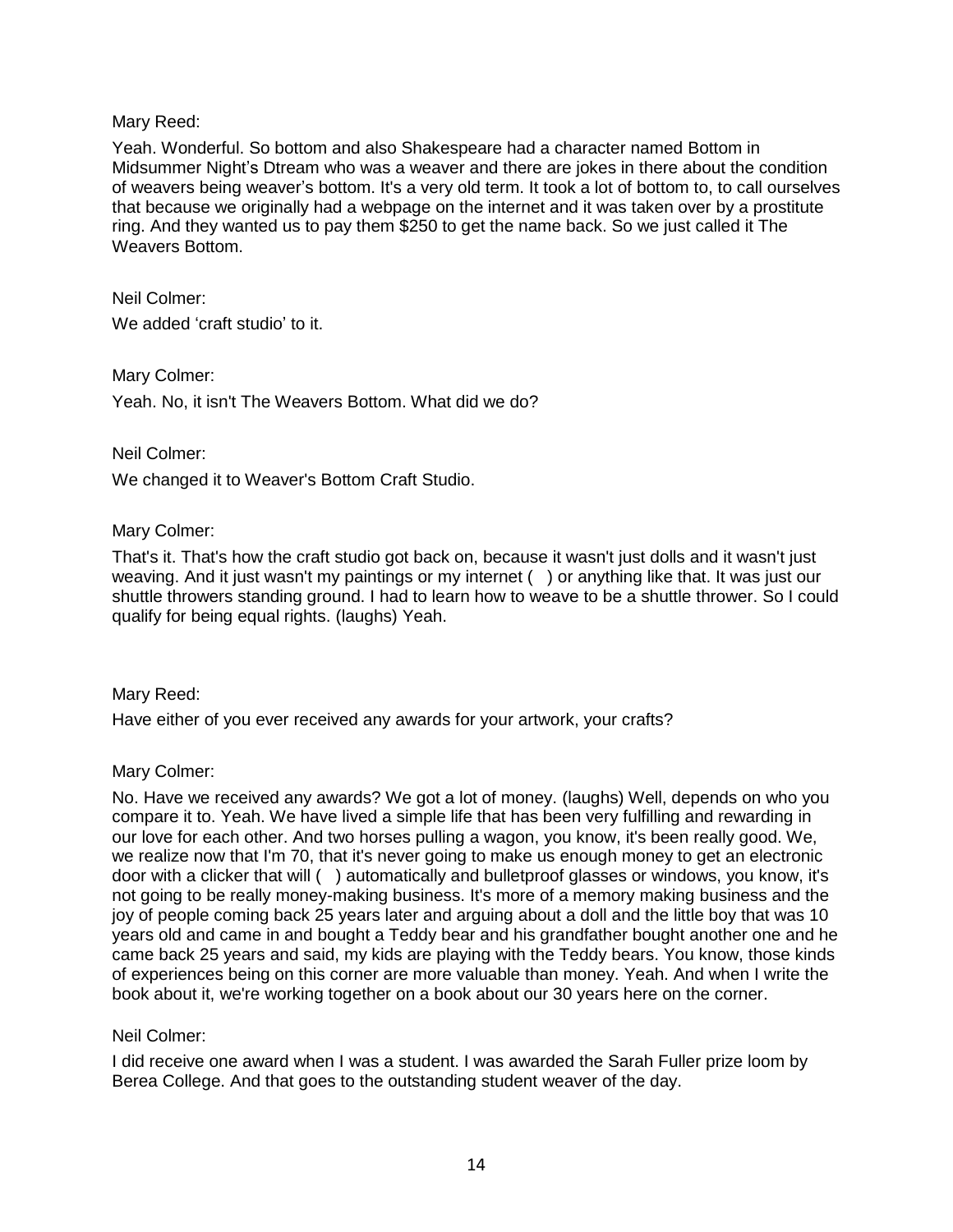Mary Colmer: And then the music award.

Neil Colmer:

Yeah. I also got the… I was the first recipient of the Red Foley Award at Berea college. For my contribution to the social life at Berea College, through music. Red Foley's from Berea. And they named the award after him.

Mary Colmer:

Yeah. He would play his three holed pipe all over campus. Maybe walk into class, playing the pipe. And we have a little band here called Knackered and Numb. Because we're all old and really tired and sometimes our fingers are a little numb, you know, and we play for English country dances. We have 12 people that show up. It's a drop-in situation. Really good. And we're all the owners of the band. We all started it. It's just fun.

Mary Reed:

It sounds like music is also a big part of your lives.

Mary Colmer:

Yeah. Everyday part. Yeah. Music. Yeah, I'm a Beatle maniac and I married two folk singers. A first one and a second, true love one. Yeah. Sixties were wild. I need to write a book about being a hippie in the sixties. You know.

Mary Reed:

That's a good chapter.

Mary Colmer:

Yeah. I don't know. I could write a whole book about it. (laughs) In fact, my last doll that I made it's over there, it's a hippie doll. My first hippie doll. I was brave enough to put a peace sign on it. Didn't put any other symbols yet.

Mary Reed: So have you had other articles or publications?

Neil Colmer: Over the years, we've had…

Mary Colmer:

Yeah. Newspapers. Magazines.

Neil Colmer:

Oh, that's I guess the biggest one was the National Geographic. They did… what was the title of that? Great American Journeys and Mary and the studio were subjects of one of the articles in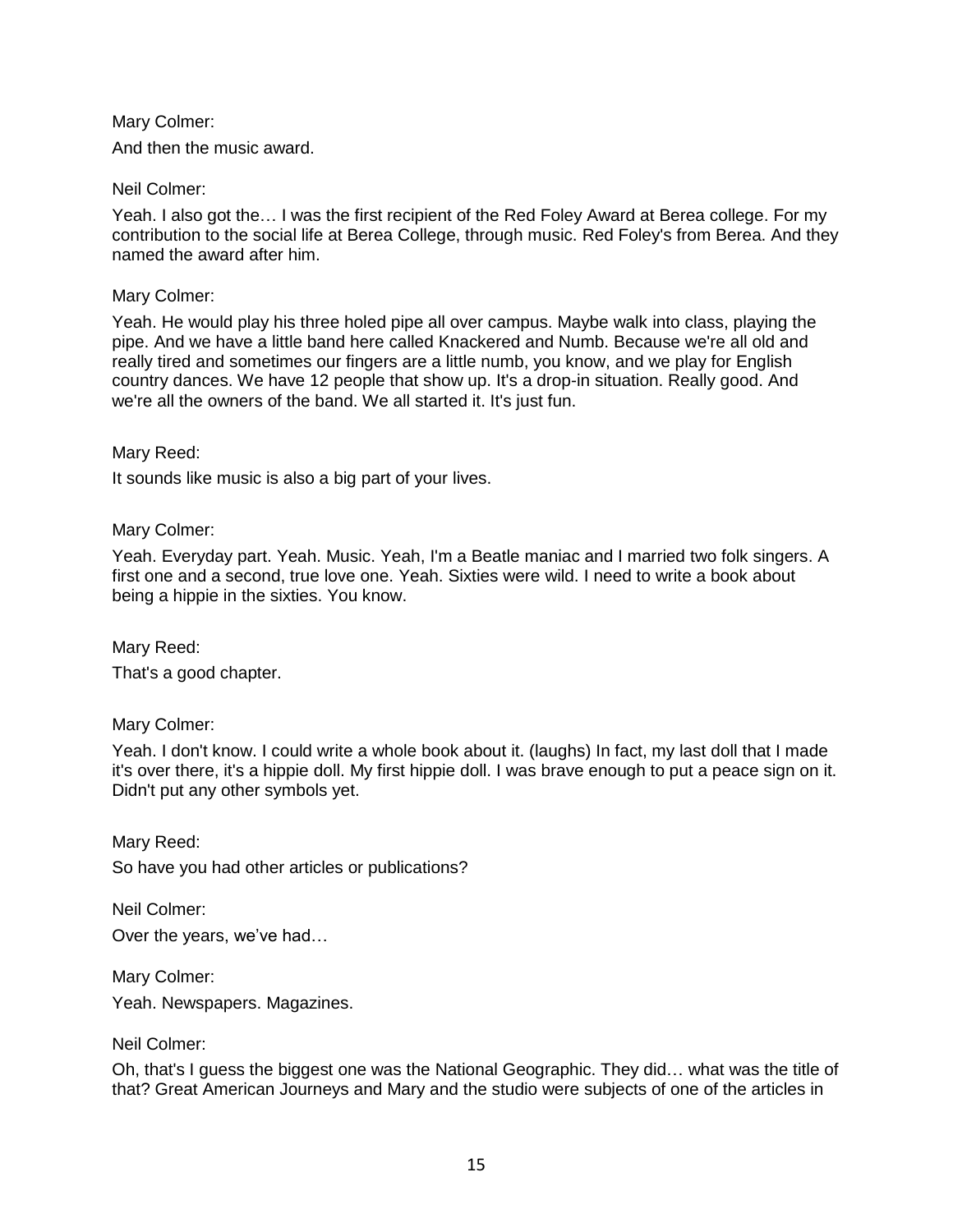the book. A photographer named Mike Clemmer came along to do all the photography work. He took, he shot 26 rolls of film or something. (laughs) It was amazing.

Mary Colmer:

We got one picture? Two pictures? He got the moon over the Weavers Bottom.

Neil Colmer:

No, no. That was a different photographer.

Mary Colmer: See, you get them all mixed up in your head over the years.

Mary Reed: When was this?

Neil Colmer: That was '80. It was before we moved in here.

Mary Colmer: So, it was '87.

Neil Colmer: So it was before '89.

Mary Colmer:

I was on a TV show in Japan called How Much For The Whole World. And I held up an old boot that I'd made into the old woman in the shoe. And they had to guess how much it was priced at. So that was fun. Oh, golly. So many, so many. I've been on TV in seven countries.

Mary Reed: Is this with your corn shuck dolls or with music?

Mary Colmer:

With music. Yeah. Music. But I wanted to stay still. We did the music here and people would come in and we'd play the dulcimer. We have two… we have a Jean Richie dulcimer and your single dulcimer. I can't remember the name of the man who built that one.

Neil Colmer:

Charles Simpson.

# Mary Colmer:

Charles Simpson. And my dulcimer is Morris ( ), Jean Richie's uncle. And then we have a double dulcimer by Warren May, a beautiful double instrument. Yeah. Couples that play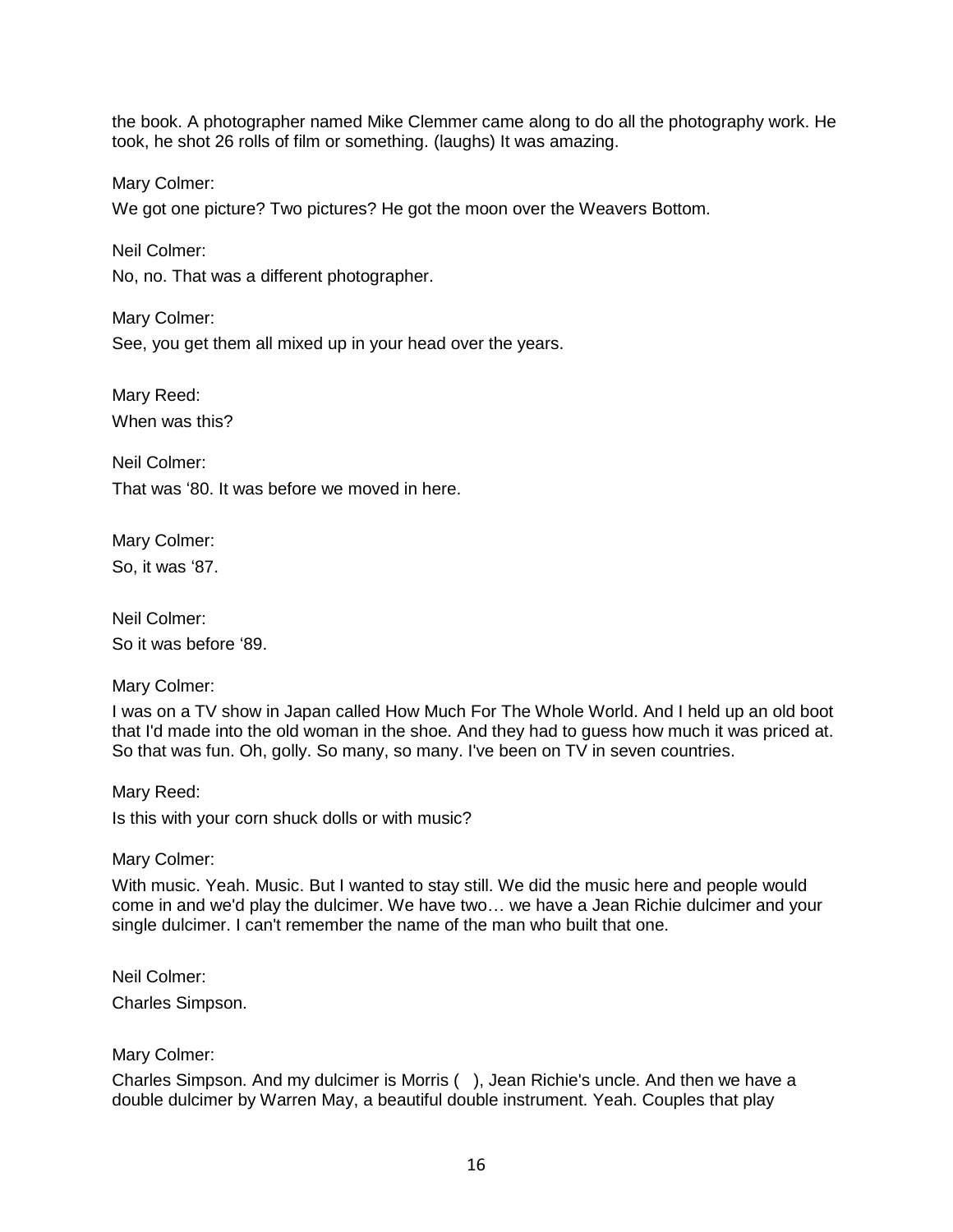together, stay together, right dear? So we play video games together and I have a following of 8,600 people on my live show every evening. (laughs)

Mary Reed:

Are you a gamer?

Mary Colmer:

8,743. He says, I said 86, didn't I? Oh, I haven't looked at the stats in a while.

Neil Colmer: It went up recently. After the photograph thing.

Mary Colmer.

I don't know where all these people came from. I don't know that many people.

Neil Colmer:

Yeah. But after the photograph thing with the 10,000 views, you got more followers.

Mary Colmer:

I just posted a picture of my son and I having a chuckle and it was posted on Twitter and it's got 10,800, no three hundred. I'm rushing it here.

Neil Colmer:

It's over 10,000 anyway.

Mary Colmer: It's over 10,000. I've never had 10,000 of anything, you know. (laughs)

Mary Reed:

Have you all been a part of any of the craft organizations here in the state of Kentucky? And if so, how have they helped your development?

# Neil Colmer:

Well, we're both members of the Kentucky Guild for Artists and Craftsmen. And of course, their fairs have been around for a long time. And were instrumental in our being able to market our goods when we started, they really were a big help. And we joined up with the Kentucky Crafted Market when it first started.

Mary Colmer:

And the Chamber of Commerce, the Guild. Some of the…

Neil Colmer:

The Chamber of Commerce didn't really suit our needs very well, but they were supportive, but…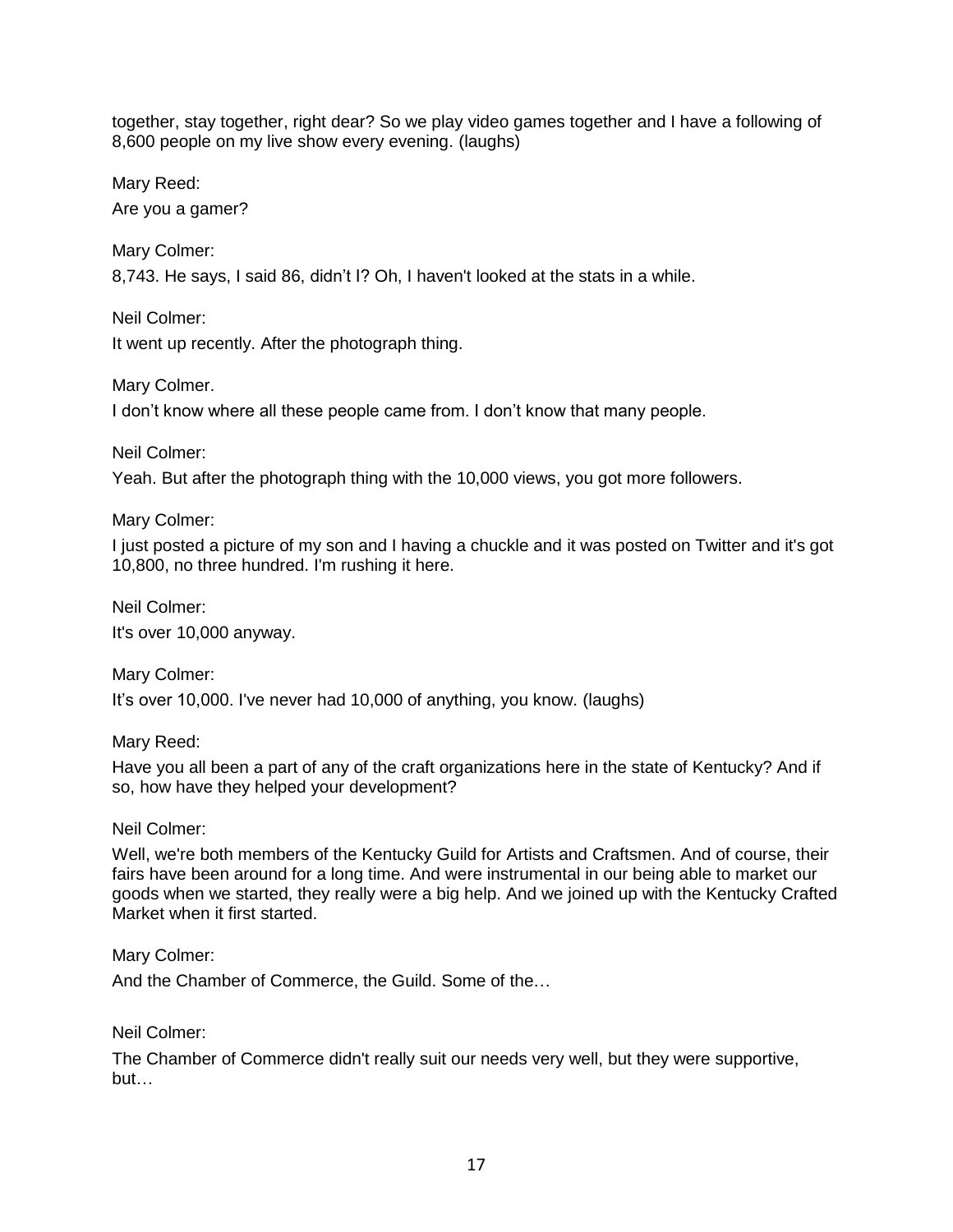# Mary Colmer:

But not supportive. They wanted every single craft and thing we did to have a separate membership.

#### Neil Colmer:

So if we wanted the bed and breakfast and the weaving and the dolls we'd have to pay three memberships.

## Mary Colmer:

And our music. Four memberships and my writing, five memberships, you know, at \$75 each, we couldn't do it.

## Neil Colmer:

And it just got to be where it wasn't feasible for us.

## Mary Colmer:

And we've been poor all this time, whether people believe it or not, but, you know, we've eaten at the food bank a lot, you know, and when we sell this building and we fade away into the history of Berea, some of that money is going to be given back in the form of me going and filling a whole grocery cart and the whole car full of food to go to the food bank. You know, when you start at the bottom and stay about middle range, you know, there's a certain amount of appreciation there that you did it! Yes. And my learning disability was only vitamins. My music, I did by ear until 1980. And I started taking vitamins. And I did a whole bunch of different companies until I found one that worked. And that's what I recommend is that people, if they're having troubles, try a whole bunch of different ways. If one doesn't work, try the other. And I cared my learning disability. And so I started learning piano. Grover far over in Richmond was my piano teacher. And I went from primary piano the first week where I was given one note to memorize, all the way to playing the Moonlight Sonata's first movement.

#### Mary Reed:

When you say a learning disability, can you define that a little bit?

# Mary Colmer:

Yeah. I would learn something in school. By the time I got home, it would be gone. And I would go over it and over and over it, part of it was child abuse. Getting hit over the head for a football player, makes them kind of stupid for a while. And when the teachers hit you and stuff like that you get stupid and you get to the point where you say things to your child brain, "I will never remember this anymore". And it works. And then you have trouble remembering anything. And then nutrition, when I got the nutrition settled, by gum, I could do anything I wanted. And now I've got an iPhone. (laughs) I can Google it. Yes. And I can go into the dark web and Google it where nobody knows what I'm Googling. You know, it's an amazing world we live in now. And the thing is about crafts and traditions. There are things that you learn doing a craft that are beyond just something you learn in a book. I can tie knots to tie this doll, but because I've done almost 12,000 of them, I can tie a bow behind my head without looking. It's I have these fingers, I have 10 little brains, 10 little brains, and they can play the piano and do one finger at a time and they can tie knots. And you can only learn that being passionate and absolutely adoring what you're doing. When I look at this doll and say, this is my favorite doll out of 12,000 dolls, you know, somebody who doesn't do a craft is missing out on that. They can't say this is the